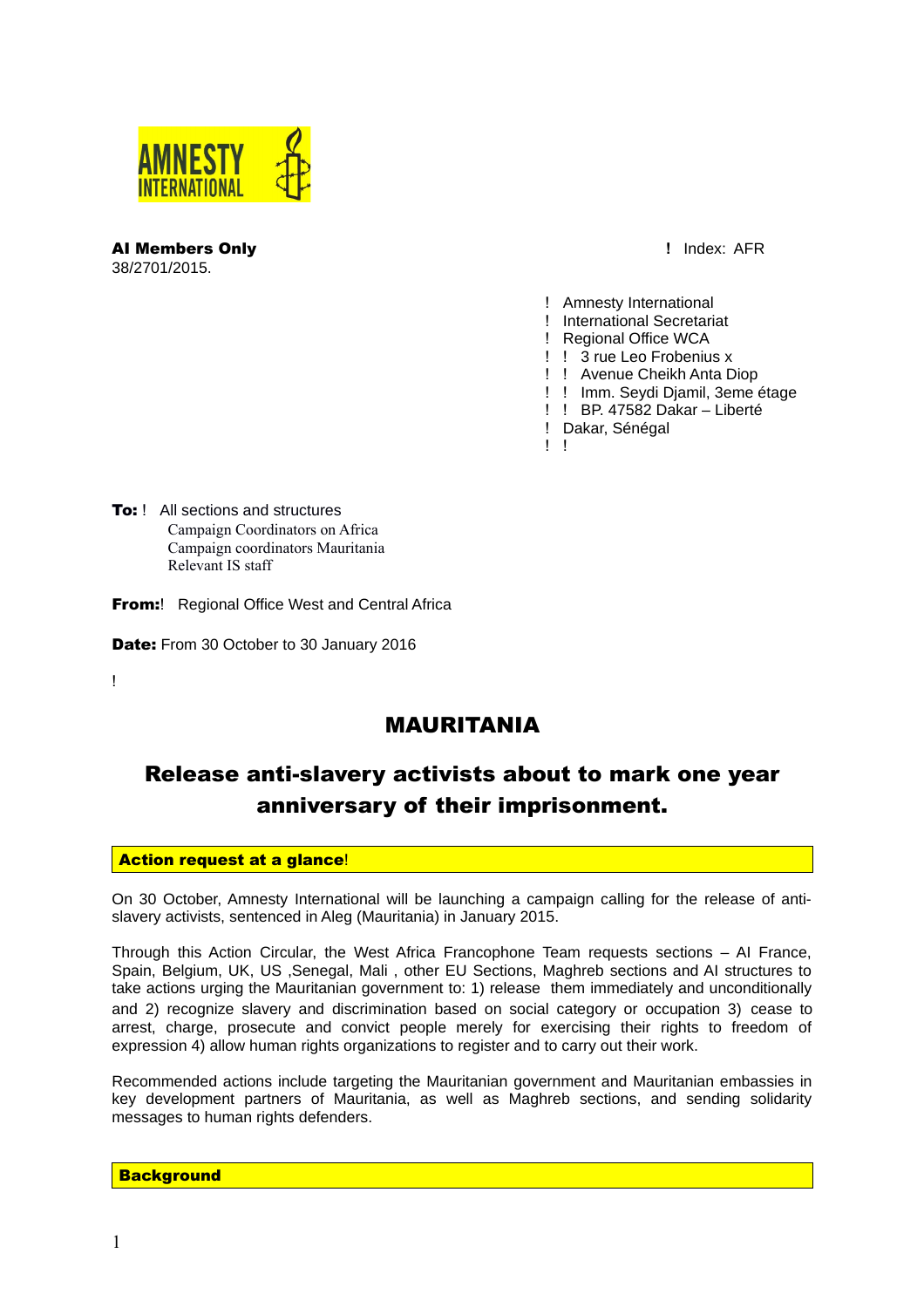On 15 January 2015, the court of Rosso, a town in southern Mauritania, sentenced three anti-slavery activists and human rights defenders to two years in prison for belonging to and managing an unrecognised organisation, participation in an unauthorised assembly and offenses against the forces of law and order.

Brahim Bilal, Ramdane, Djiby Sow and Biram Dah Abeid, a former presidential candidate and President of the anti-slavery organisation, Initiative for the Resurgence of the Abolitionist Movement in Mauritania (IRA), were arrested on 11 November 2014 whilst leading a peaceful campaign against slavery and raising awareness amongst the local population about the land rights of people of slave descent.

The practice of slavery persists in Mauritania. Organisations, such as SOS-Esclaves and IRA, regularly condemn cases of slavery. In addition, many people of slave descent continue to work on lands to which they have been given no rights and so are forced to give part of their crops to their would-be traditional masters.

Slavery was officially abolished in Mauritania in 1981 and this practice has been recognized as a crime under national law since 2007. The International Convention on Civil and Political Rights (ICCPR), to which Mauritania is a state party, also proscribes slavery. Despite this, at least 32 cases of slavery have been brought to the Public Prosecutor since 2010, with most investigations subject to long delays. In 2011, the only slave-owner ever prosecuted for the criminal offence of "slavery-like practices against a minor", received a two-year prison sentence. After only a few months in prison, the convicted person was then granted provisional release pending the appeal hearing. This appeal has still not been held and he remains free to this day.

The Mauritanian authorities often restrict the freedom of expression of human rights defenders and organisations that are campaigning against slavery. Biram Dah Abeid, the President of IRA-Mauritania, was previously arrested in 2010 and 2012. In 2013, he was awarded both the UN Human Rights Prize and the Front Line Defenders Award.

Amnesty International believes that Brahim Bilal Ramdane, Djiby Sow and Biram Dah Abeid are prisoners of conscience, detained solely because of their peaceful activities aiming to combat slavery.

In February 2015, Amnesty International and 20 organisations called upon the Mauritanian authorities to immediately and unconditionally release these convicted anti-slavery human rights defenders who are being arbitrarily detained in violation of national Mauritanian law and the international instruments ratified by Mauritania.

The three anti-slavery activists are detained in Aleg which is far (more than 261 kms) from their place of residence in the capital city. They began a hunger strike on Monday 23 February 2015 to protest "squalid conditions" and abuse by the prison authorities.

On 26 June 2015, Mauritanian media announced the provisional release of antislavery activist and President of the NGO Kawtal, Djiby Sow, for health reasons.

In August 2015, an Amnesty International delegation carried a mission to Mauritania. The delegation obtained permission to visit the prisoners of conscience including human rights defenders and anti-slavery activists, Brahim Bilal and Biram Ould Dah Ould Abeid.

During the mission, AI's delegation was also able to meet with the authorities including the Minister of Justice, the President of National Assembly and a group of Members of Parliament, and the Commissioner Human Rights and to discuss the release of prisoners of conscience Brahim Bilal Ramdane, Djiby Sow and Biram Dah Abeid.

On 20 August 2015, an appeal court in the south-western town of Aleg confirmed the two year sentences.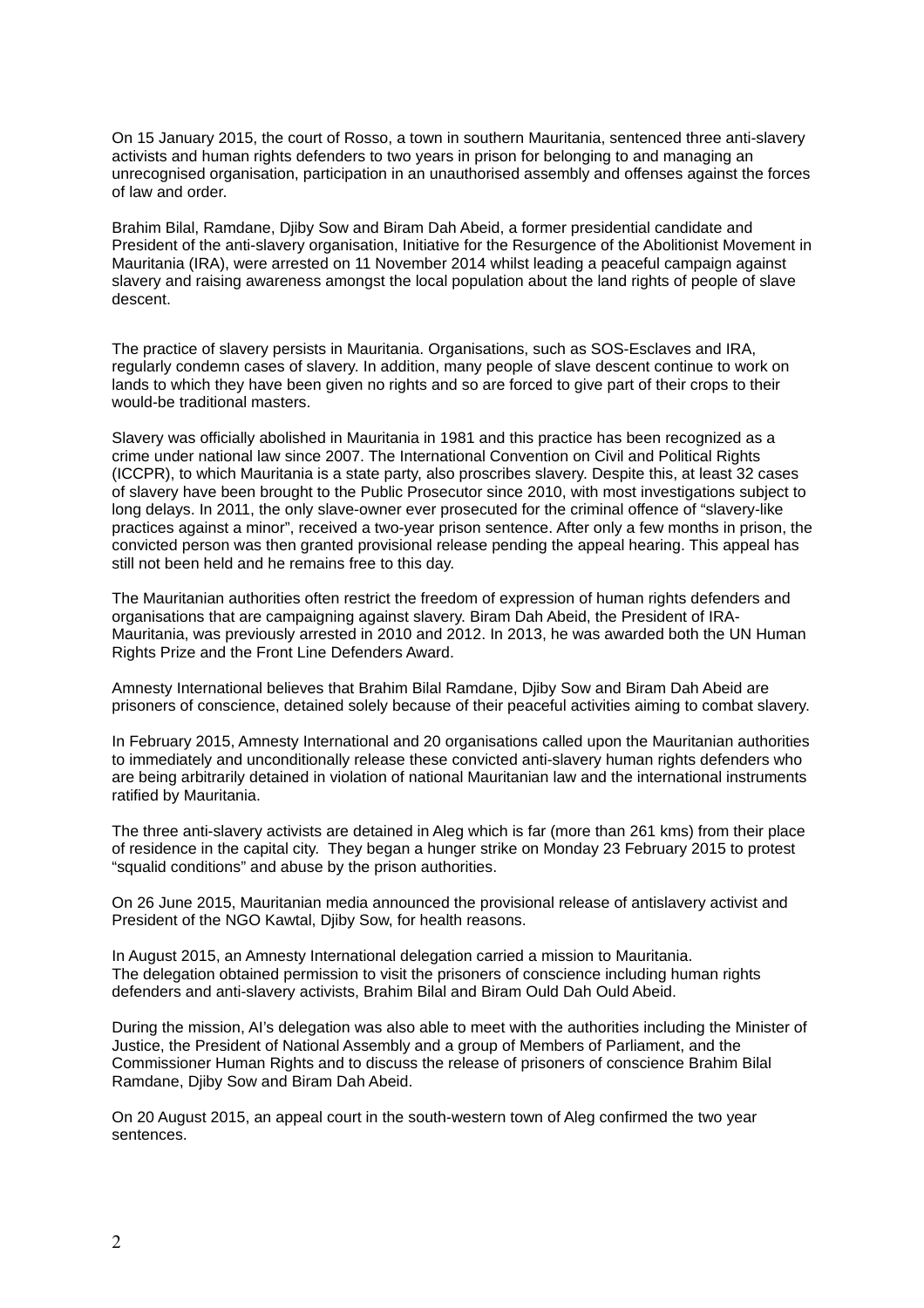Amnesty International is concerned by the Mauritanian government's violations of freedom of expression, association and peaceful assembly.

## Goals and objectives of the campaign

#### Goals

- The Mauritanian government releases immediately and unconditionally the anti- slavery activists
- The Mauritanian government respects fundamental freedoms of expression, association and peaceful assembly.

#### **Objectives**

- The Mauritanian government ceases to arrest, charge, prosecute and convict people merely for exercising their rights to freedom of expression
- The Mauritanian government recognizes slavery and discrimination based on social categories and occupations
- The Mauritanian government allows human rights organizations to register and carry out their work;
- National, regional and international pressure through campaign and advocacy actions and media work increases the visibility of the detention of the three anti-slavery activists and amplifies calls for their release;
- The international community increases their scrutiny of human rights violations, especially restrictions of the rights to freedom of expression, association and peaceful assembly and other civil and political rights

#### **Strategy and key targets**

Since an appeal court in the south-western town of Aleg has confirmed the two year sentence on 20 August 2015, we believe that a public campaign and targeted direct advocacy actions has the potential to lead to the release of the anti-slavery activists. Such a campaign has been discussed with the prisoners met and with their families and legal teams who agree with this approach after months of quieter efforts.

The campaign demands the unconditional release of three human rights activists through a series of actions, lobby letters, an online/social media campaign, and protests by sections. This will be reinforced through direct advocacy with national, regional and international political and human rights institutions by the International Secretariat through the Dakar hub at strategic moments.

#### Key targets for movement actions

#### The Mauritanian Authorities

With Mauritania's Universal Periodic Review (UPR) approaching, the Mauritanian government seems determined to show to peer countries that they are doing their best to respect human rights. A number of laws including a law on Civil Society Organizations (CSOs) and on slavery have been adopted in recent months. As observed above, the government used ironically severe measures to repress freedom of expression and assembly despite those laws. Public pressure on the government might encourage Mauritanian officials to reconsider their actions on this case, urge them to free immediately and unconditionally the three prisoners of conscience.

#### The anti-slavery activist or human rights defenders

Other key targets of this campaign are the national, regional and international organisation and antislavery/ human rights activists. Amnesty International seeks, through this campaign, to further engage all national, regional and international organisation to demand the release of the three anti-slavery activists.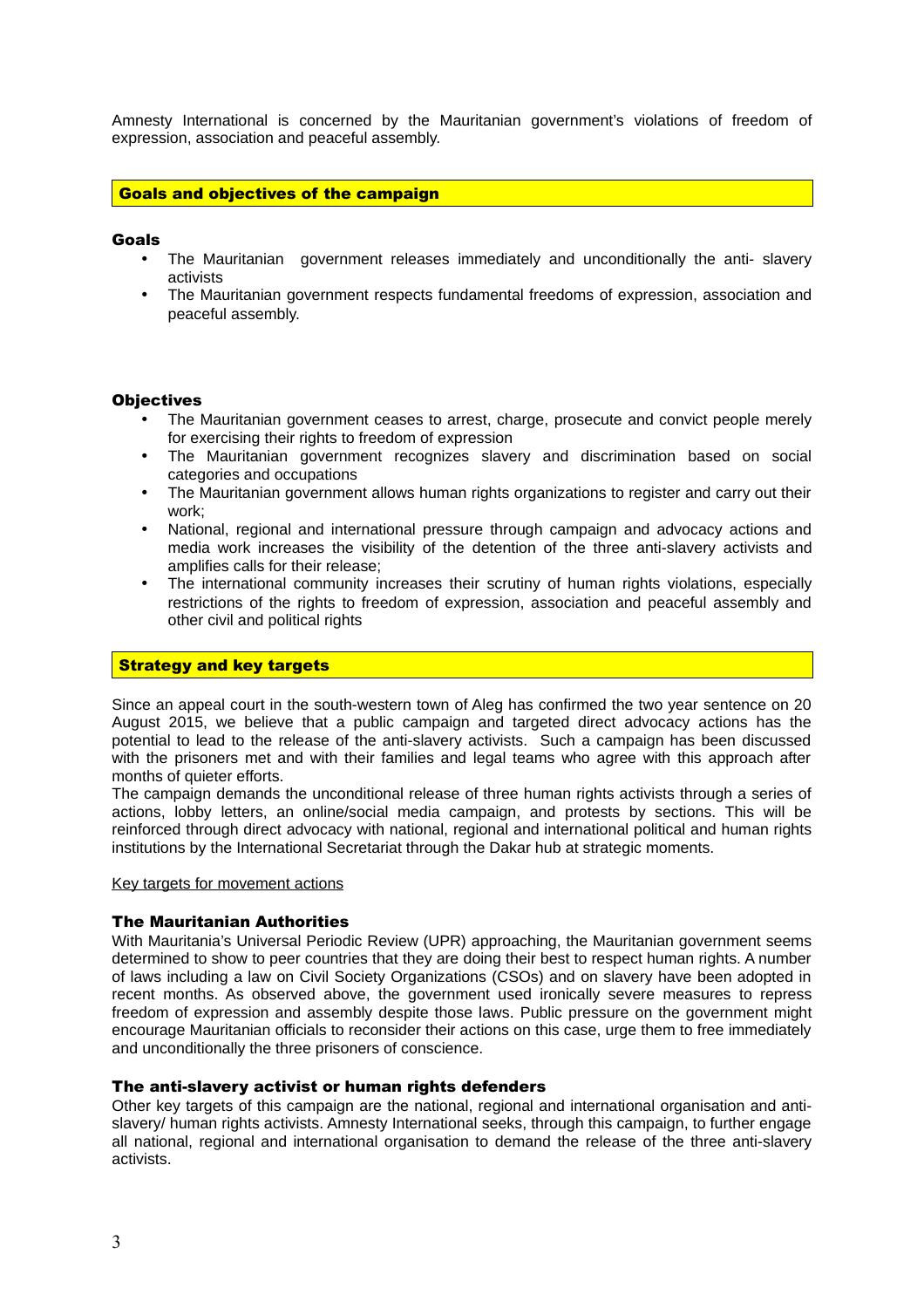#### Key additional target for International Secretariat actions

The Dakar hub through West Africa Francophone Team, supported by the Africa Advocacy Program, will conduct private advocacy with the African Commission on Human and Peoples' Rights (ACHPR), UN Special Mechanisms and Special Envoys on the Region, to call for their support in seeking the release of the jailed anti-slavery activists.

## Recommended actions

## 1. Movement actions

### Lobby the Mauritanian government

#### *Write to the Mauritanian Government for the release of anti-slavery activists jailed 2 years*

We invite all sections to write to the Mauritanian government calling for their release. Sections in France, Spain, EU sections, Netherlands, UK and US, Maghreb Senegal and Mali following consultation with the West African Francophone team in the Dakar hub, should also write to the Mauritanian Embassy in their country and ask for a meeting with Mauritanian diplomats to discuss this case. Sections such as AIUSA with their history of involvement in trying to address racial discrimination, can play an especially helpful role.

Please write immediately in French, Arabic or your own language:

- Calling on Mauritanian authorities to immediately and unconditionally release the three antislavery activists who have been detained solely for exercising their right to freedom of expression and freedom of association;
- The Mauritanian government ceases to arrest, charge, prosecute and convict people merely for exercising their rights to freedom of expression
- The Mauritanian government recognizes slavery and discrimination based on social categories and occupation
- Mauritanian authorities allows human rights organizations to register and carry out their work;

President of the Republic Mohamed Ould Abdel Aziz Secrétariat Général de la Présidence BP 184 Nouakchott Mauritanie Fax: +222 45 25 98 01 Salutation: Your Excellency, President of the Islamic Republic of Mauritania

Ministre de la Justice et des Droits de l'Homme, Garde des Sceaux (Minister of Justice, Human Rights and Attorney General) Me. Brahim Ould Daddah Ministère de la Justice BP 350 Nouakchott Mauritanie Fax : 00 222 2525 70 02 00 222 45 25 70 02 Salutation : Dear Minister, Monsieur le Ministre de la Justice

Also send copies to diplomatic representatives accredited to your country. Please keep us updated if you request and/or get meetings. Take a photo outside the Mauritanian Embassy before or after your meeting and share that with us!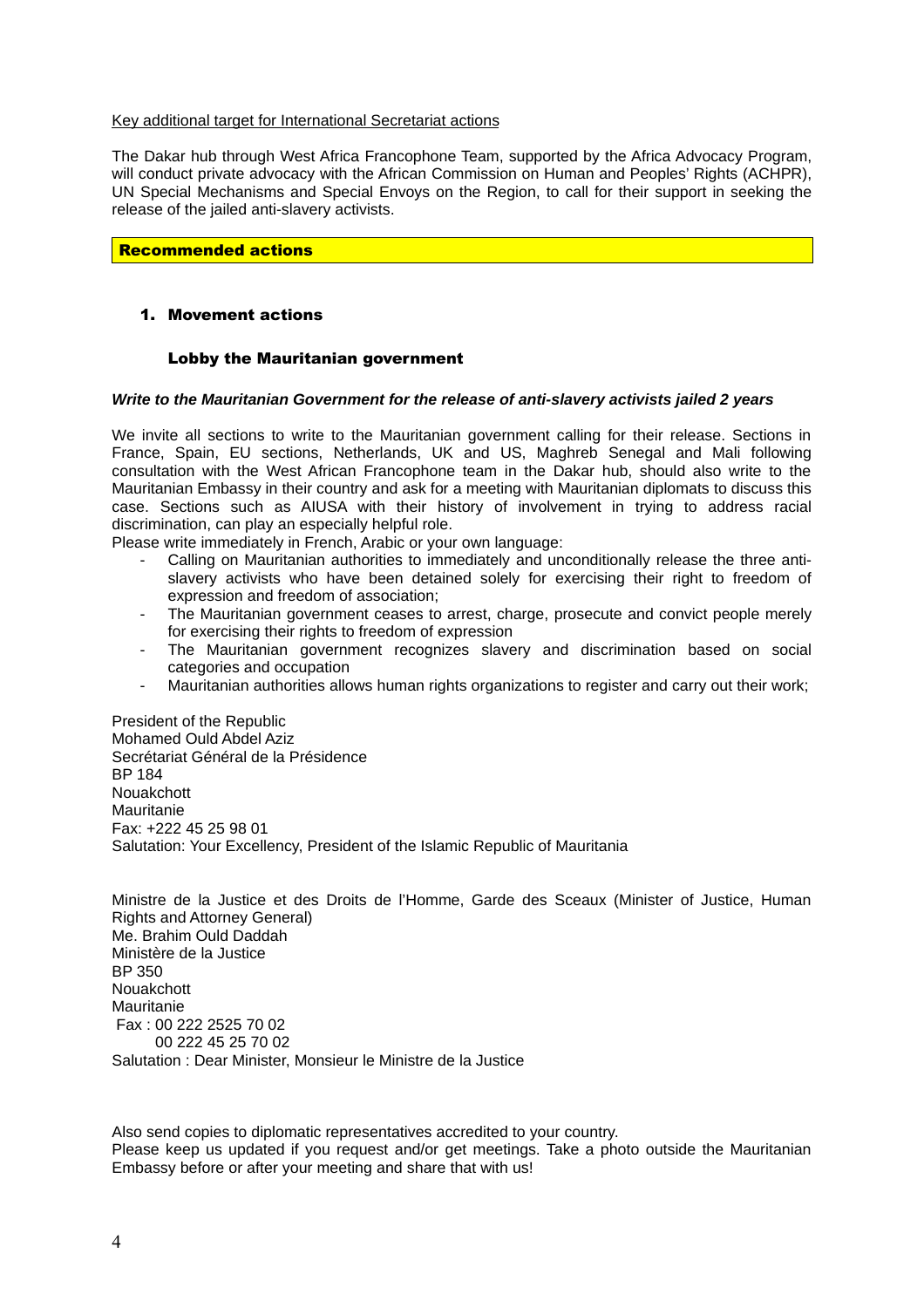### Send Solidarity Cards to Biram, Brahim and Djiby Sow

Solidarity letters/ cards to support them are highly appreciated, so they will realise that there are not alone. Solidarity letters to POCs can also be sent to them via their organisation IRA. IRA members are in regular touch with POCs and their family and they can convey to them the content of such **letters** 

Solidarity action contact details Hamady Lehbouss IPN Bp 616 Nouakchott Mauritanie

To download and print the solidarity cards  $\text{p} \geq \text{p} \geq \text{https}$ ://adam.amnesty.org/asset[bank/images/assetbox/c3126106-6e22-4270-bb56-80ef785db702/assetbox.html](https://adam.amnesty.org/asset-bank/images/assetbox/c3126106-6e22-4270-bb56-80ef785db702/assetbox.html)

#### Suggested message (French, Arabic or your Language)

Our thoughts are with you and all anti-slavery activists at this difficult time. We admire your courage and hope that you will be released soon.

Biram, Brahim and Djiby, Thank you for standing up for freedom of expression and fighting slavery. You are not alone.

Today and every day, we stand with you. #FreeAntiSlaveryActivists

#### Media

Op-ed Letter from Aleg by Brahim and Biram (1 year in jail) or Letter from years of fighting against slavery Boubacar Messaoud will be publish November 11 , as 1 year in jail. This op-ed will be publish in EU and African medias to inform about the state of human rights in Mauritania and to raised awareness around our campaign.

#### *Online/Social Media Campaign*

On 11 November,

1. Share the solidarity postcards – Twitter, Facebook

For 11 November a Thunderclap action start publicising on 30 Oct for blast out on 11 November.

2. Send solidarity messages to Mauritanian anti-slavery activists on social platforms – with hashtags *#FreeAntiSlaveryActivists*

Suggested messaging: You are not forgotten + Hasthag Thank you for standing up for freedom of expression + Hasthag Tell to Mauritanian authorities @xxxx to free anti-slavery activists NOW ! + hasthag Biram, Brahim, 1 year in jail, tell the Mauritanian authorities to free anti-slavery activist You are not alone. We are all with you Biram, Brahim and Djiby

CC Mauritanian diplomats on Twitter

While the social media is a great tool for wide mobilisation and impact, we might face backlash directly from the Mauritanian officials or supporters because of the sensitivity of slavery issue in Mauritania. We highly recommend that you avoid engaging in tense back-and-forth exchanges with these two groups.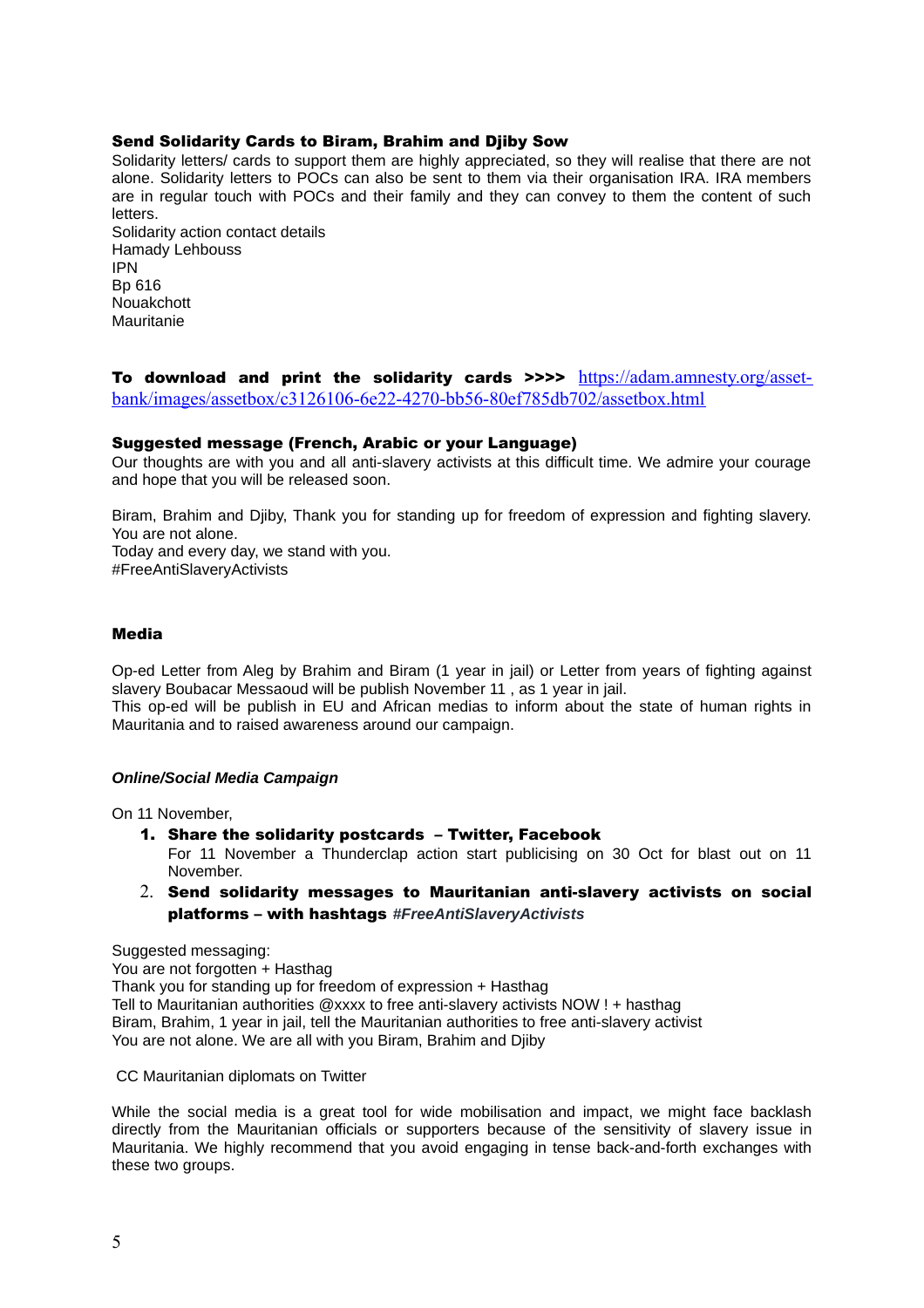In our response, if necessary, we should stay in the framework of the following:

- The Mauritanian authorities must free them
- The Mauritanian authorities must uphold the rights to freedom of expression, association and assembly,

### *Protests*

Where possible, section are encouraged to organize protests in front of Mauritanian Embassies to ramp up international pressure on the Mauritania government to release anti- slavery activists. We would recommend that this takes place in France, (ideally with others organisations who have signed the appeal), in the USA (with the participation of IRA USA) and in Spain. On 28 November, Mauritanian will celebrate there Independence Day, we encouraged activists to organise protest around independence vs Slavery/ POC. Example of symbols: people with chains / or cords

Please do remember to notify or request authorization, as required in your country, before holding these events. Please let us know how we might be able to assist you with planning these activities. Don't forget to send us photos that we can tweet to keep up the momentum around this campaign!

### Speaking tour

Where possible, section are encouraged to organize speaker tour with Mauritanian anti-slavery activists. Please contact the West Africa Francophone Team who can rely with member of IRA other HR organization from Mauritania who can participate to meetings with your section members.

## 2. Advocacy actions by the International Secretariat towards regional and international institutions/countries

#### *African Commission on Human and Peoples' Rights*

The West Africa team in Dakar, together with the Africa Advocacy Programme, will work together to:

1. Send calls for action to Special Rapporteurs on Human Rights Defenders in Africa, Freedom of Expression and Access to Information in Africa, and Prison and Condition of Detention in Africa.

### *Engage with UN Special Procedures on Human Rights Defenders, Peaceful Assembly, and Expression*

The West Africa team in Dakar together with our UN team, will call on Special Procedures to take actions for the release of human rights activists and keep them aware of the human rights situation in Mauritania.

#### *Engage with Special Envoys*

The West Africa team in Dakar with relevant AI sections, will also encourage Special Envoys from the US, EU, France to keep up pressure on Mauritanian authorities to release anti-slavery activists and keep human rights issues at the top of their agenda when meeting with Mauritanian authorities.

## **Timeframe**

The West Africa team in Dakar, will launch the campaign in October 30, 2015

Key hooks for future action include:

- November 3: UPR Mauritania
- November 11: 1-year detention of activists
- November 28: Mauritania Independence Day